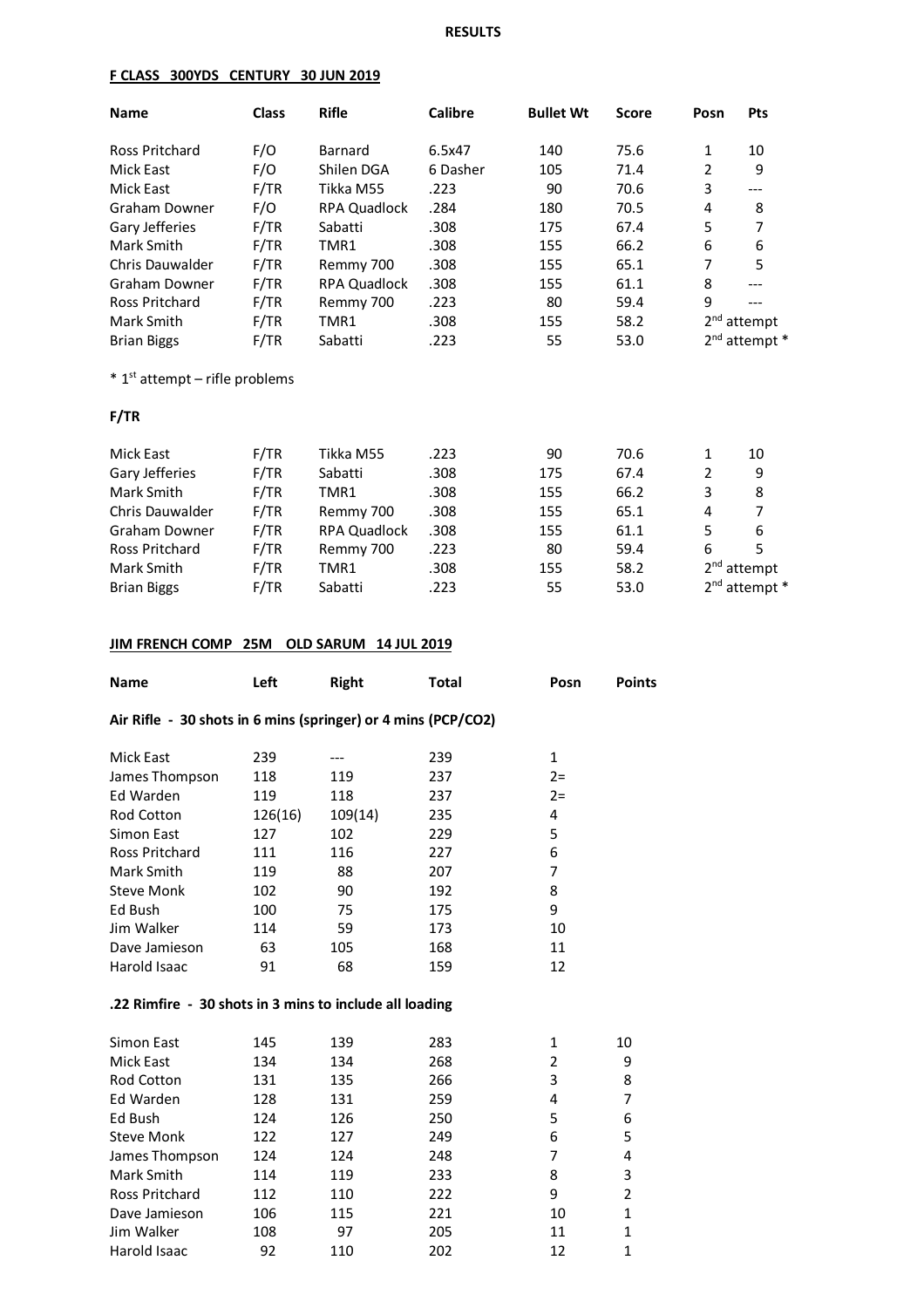## **Gallery Rifle (CF) - 30 shots in 3 mins to include all loading**

| Simon East            | 133 | 126     | 259    | 1                       | 10             |
|-----------------------|-----|---------|--------|-------------------------|----------------|
| <b>Mick East</b>      | 125 | 123     | 248    | 2                       | 9              |
| <b>Rod Cotton</b>     | 121 | 118     | 239    | 3                       | 8              |
| Ed Warden             | 119 | 117     | 236    | 4                       | $\overline{7}$ |
| <b>Steve Monk</b>     | 111 | 121     | 232    | 5                       | 6              |
| Ed Bush               | 99  | 108     | 207    | 6                       | 5              |
| Jim Walker            | 89  | 95      | 184    | 7                       | 4              |
| <b>Ross Pritchard</b> | 98  | 56      | 154    | 8                       | 3              |
| Dave Jamieson         | 55  | 85      | 140    | 9                       | $\overline{2}$ |
| Harold Isaac          | 70  | 63      | 133    | 10                      | $\mathbf{1}$   |
| James Thompson        | 67  | 50      | 117    | 11                      | $\mathbf 1$    |
| Mark Smith            | 66  | 42      | 108    | 12                      | $\mathbf{1}$   |
| Rod Cotton            | 113 | 115     | 228    | 2 <sup>nd</sup> attempt |                |
| Aggregate             | Air | Rimfire | GR(CF) | <b>Total</b>            | Posn           |
| Simon East            | 229 | 284     | 259    | 772                     | 1              |
| <b>Mick East</b>      | 239 | 268     | 248    | 755                     | $\overline{2}$ |
| <b>Rod Cotton</b>     | 235 | 266     | 239    | 740                     | 3              |
| Ed Warden             | 237 | 259     | 236    | 732                     | 4              |
| <b>Steve Monk</b>     | 192 | 249     | 232    | 673                     | 5              |
| Ed Bush               | 175 | 250     | 207    | 632                     | 6              |
| <b>Ross Pritchard</b> | 227 | 222     | 154    | 603                     | $\overline{7}$ |
| James Thompson        | 237 | 248     | 117    | 602                     | 8              |
| Jim Walker            | 173 | 205     | 184    | 562                     | 9              |
| Mark Smith            | 207 | 233     | 108    | 548                     | 10             |
| Dave Jamieson         | 168 | 221     | 140    | 529                     | 11             |
| Harold Isaac          |     | 202     | 133    | 494                     | 12             |

## **.22 RIMFIRE OFFHAND 25M OLD SARUM 14 JUL 2019**

| <b>Name</b>       | Top | <b>Bottom</b> | <b>Total</b> | Posn    | <b>Pts</b> |
|-------------------|-----|---------------|--------------|---------|------------|
| Simon East        | 143 | 146           | 289          | 1       | 10         |
| Ed Warden         | 143 | 142           | 285          | 2       | 9          |
| <b>Rod Cotton</b> | 139 | 143           | 282          | 3       | 8          |
| Mick East         | 143 | 137(14)       | 280          | 4       | 7          |
| Sam Salter        | 135 | 138           | 273          | 5       | 6          |
| Ross Pritchard    | 135 | 137           | 272          | 6       | 5          |
| James Thompson    | 131 | 132           | 263          | 7       | 4          |
| <b>Steve Monk</b> | 128 | 133           | 261          | 8       | 3          |
| Mark Smith        | 128 | 126           | 254          | 9       | 2          |
| Dave Jamieson     | 116 | 135           | 251          | 10      | 1          |
| Jim Walker        | 115 | 135           | 250          | 11      | 1          |
| Harold Isaac      | 123 | 117           | 240          | 12      |            |
| Dave Jamieson     | 112 | 110           | 222          | attempt |            |

## **.22 RIMFIRE BENCHREST GROUPING 25M OLD SARUM 14 JUL 2019 Semi-auto only.**

| <b>Name</b>    | <b>Rifle</b> | Ammo              | Gp1   | Gp2   | Gp3   | Gp4   | Agg    | Posn | <b>Pts</b>         |
|----------------|--------------|-------------------|-------|-------|-------|-------|--------|------|--------------------|
| Mick East      | MOA 10/22    | SK Rifle Match    | 0.210 | 0.142 | 0.207 | 0.218 | 0.1943 |      | 10                 |
| Ross Pritchard | Ruger 10/22  | RWS Match         | 0.215 | 0.588 | 0.185 | 0.320 | 0.3270 | 2    | 9                  |
| Harold Isaac   | Ruger 10/22  | CCI Blazer        | 0.739 | 0.526 | 0.511 | 0.696 | 0.6180 | 3    | 8                  |
| Mark Smith     | Remmy 597    | CCI Mini Mag      | 1.319 | 0.658 | 0.681 | 0.501 | 0.7898 | 4    |                    |
| Jim Walker     | S&W 15/22    | <b>CCI Blazer</b> | 1.454 | 1.082 | 1.169 | 1.012 | 1.1793 | 5    | 6                  |
| Ivan Casey     |              | CCI Blazer        | 3.481 | 1.329 | 1.632 | 1.855 | 2.0743 | 6    | <b>Bolt Action</b> |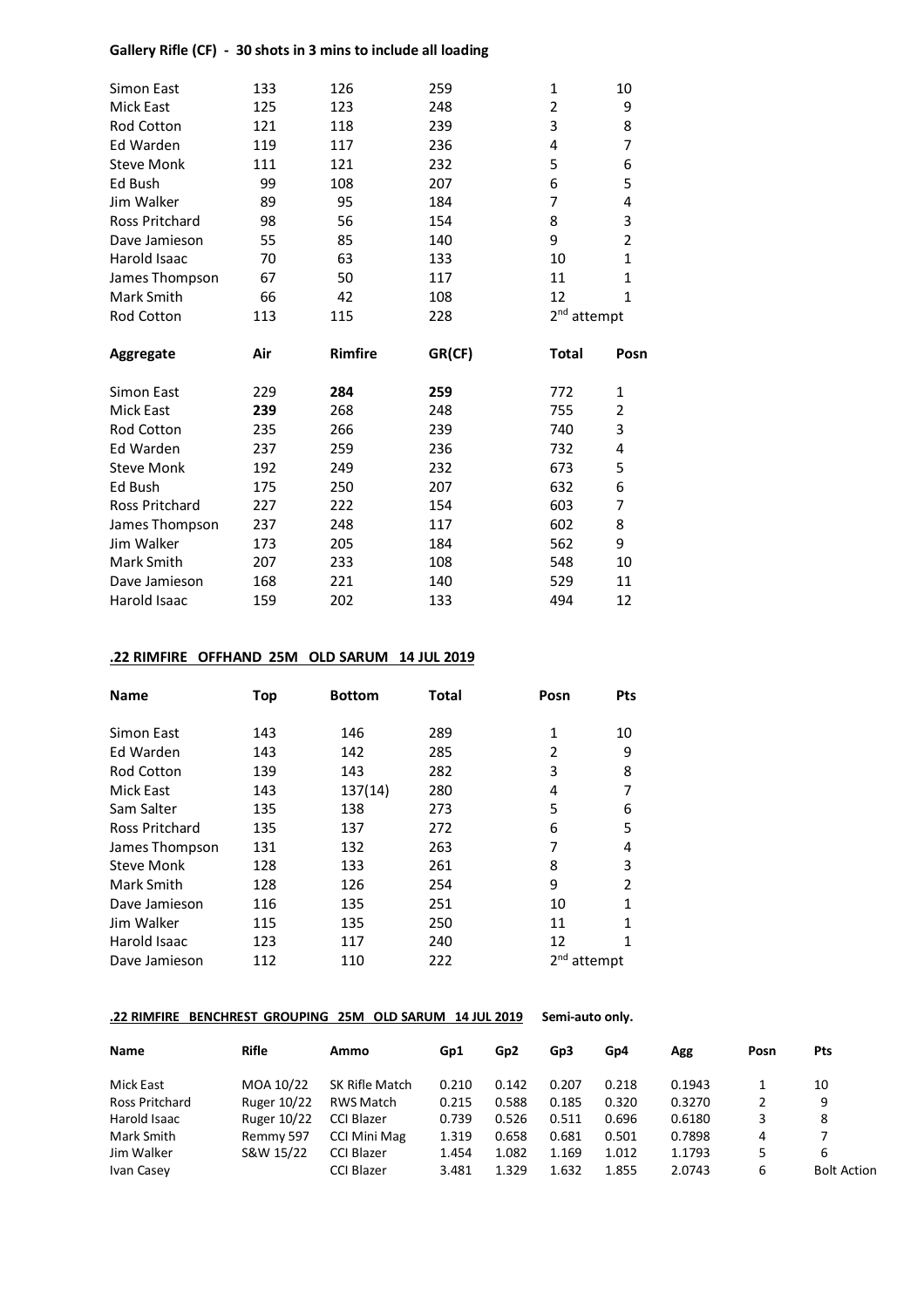**F CLASS 600YDS CENTURY 28 JUL 2019 This is Part 1 of the annual Skill at Arms competition**

| <b>Name</b>           | <b>Class</b> | <b>Rifle</b>        | <b>Calibre</b> | <b>Bullet Wt</b> | <b>Score</b> | Posn | Pts           |
|-----------------------|--------------|---------------------|----------------|------------------|--------------|------|---------------|
| <b>Ross Pritchard</b> | F/O          | Barnard             | 6.5x47         | 140              | 69.7         | 1    | 10            |
| Mick East             | F/O          | Shilen DGA          | 6 Dasher       | 105              | 66.2         | 2    | 9             |
| Simon East            | F/O          | Shilen DGA          | 6 Dasher       | 105              | 59.3         | 3    | 8             |
| Graham Downer         | F/O          | <b>RPA Quadlock</b> | .284           | 180              | 59.1         | $4=$ | 6.5           |
| lan Smedley           | F/TR         | <b>Barnard</b>      | .308           | 190              | 59.1         | $4=$ | 6.5           |
| Steve Jugg            | F/O          | GBR.                | 6.5x47         | 123              | 59.0         | 6    | 5             |
| Mick East             | F/TR         | Tikka M55           | .223           | 90               | $57.2*$      | 7    | ---           |
| Graham Downer         | F/TR         | <b>RPA Quadlock</b> | .308           | 168              | 57.0         | 8    | ---           |
| Ross Pritchard        | F/TR         | Remmy 700           | .223           | 80.5             | 55.1         | 9    | ---           |
| Harry B-Jones         | F/TR         | Remmy 700           | .308           | 155              | 53.1         | 10   | 4             |
| Steve Jugg            | F/TR         | <b>Ruger RPR</b>    | .308           | 175              | 53.0         | 11   | ---           |
| Ed Bush               | F/TR         | Swing               | .308           | 155              | $51.0*$      | 12   | 3             |
| Gary Jefferies        | F/TR         | Remmy 700           | .308           | 155              | 50.1         | 13   | 2             |
| Chris Dauwalder       | F/TR         | Remmy 700           | .308           | 155              | 46.0         | 14   | $\mathbf{1}$  |
| Shane Stockman        | F/TR         | Remmy 700           | .308           | 155              | 41.0         | 15   | $\mathbf{1}$  |
| Simon East            | F/TR         | Remmy 700           | .308           | 155              | $37.0*$      | 16   |               |
| lan Smedley           | F/TR         | Barnard             | .308           | 190              | 50.1         |      | $2nd$ attempt |

\* The 'rushed' detail

## **F/TR This is shot for the annual Donegal medal**

|      |                     |         |      |      |             | 10 |
|------|---------------------|---------|------|------|-------------|----|
| F/TR | Tikka M55           | .223    | 90   | 57.2 | 2           | 9  |
| F/TR | <b>RPA Quadlock</b> | .308    | 168  | 57.0 | 3           | 8  |
| F/TR | Remmy 700           | .223    | 80.5 | 55.1 | 4           |    |
| F/TR | Remmy 700           | .308    | 155  | 53.1 | 5           | 6  |
| F/TR | <b>Ruger RPR</b>    | .308    | 175  | 53.0 | 6           | 5. |
| F/TR | Swing               | .308    | 155  | 51.0 | 7           | 4  |
| F/TR | Remmy 700           | .308    | 155  | 50.1 | 8           | 3  |
| F/TR | Remmy 700           | .308    | 155  | 46.0 | 9           | 2  |
| F/TR | Remmy 700           | .308    | 155  | 41.0 | 10          | 1  |
| F/TR | Remmy 700           | .308    | 155  | 37.0 | 11          | 1  |
| F/TR | <b>Barnard</b>      | .308    | 190  | 50.1 | $2nd$ attem |    |
|      | F/TR                | Barnard | .308 | 190  | 59.1        | 1  |

### **.22 RIMFIRE OFFHAND 25M OLD SARUM 11 AUG 2019**

| <b>Name</b>             | Top | <b>Bottom</b> | Total | Posn                    | <b>Pts</b>   |
|-------------------------|-----|---------------|-------|-------------------------|--------------|
| Simon East              | 142 | 144           | 286   | 1                       | 10           |
| Mick East               | 144 | 141           | 285   | 2                       | 9            |
| Shane Stockman          | 138 | 141           | 279   | 3                       | 8            |
| <b>Ross Pritchard</b>   | 137 | 141           | 278   | 4                       | 7            |
| Chris Dauwalder         | 141 | 136           | 277   | 5                       | 6            |
| John Turnham            | 139 | 136           | 275   | 6                       | 5            |
| Rod Cotton              | 138 | 134           | 272   | 7                       | 4            |
| Steve Jugg              | 138 | 132           | 270   | 8                       | 3            |
| Dave Johnson            | 135 | 131           | 266   | 9                       | 2            |
| Chris Blackler          | 134 | 131           | 265   | 10                      | $\mathbf{1}$ |
| Jim Walker              | 132 | 131           | 263   | 11                      | 1            |
| Ivan Casey              | 126 | 136           | 262   | 12                      | 1            |
| Mark Smith              | 126 | 123           | 249   | 13                      | 1            |
| Mike Boakes             | 104 | 114           | 218   | 14                      | 1            |
| Steve West-Thomas(G) 87 |     | 116           | 203   | 15                      |              |
| <b>Rod Cotton</b>       | 141 | 142           | 283   | 2 <sup>nd</sup> attempt |              |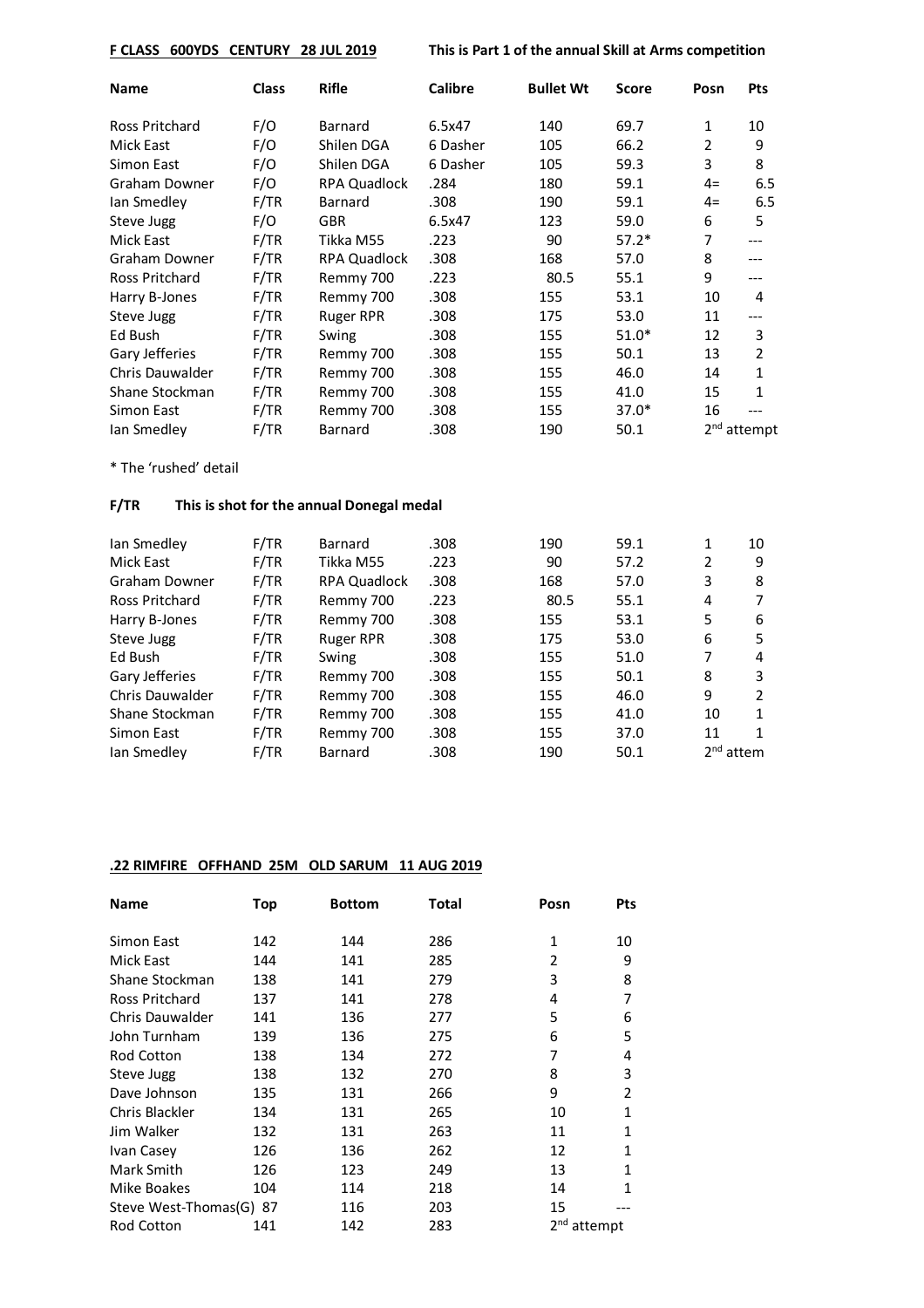## **.22 RIMFIRE 'AMERICA MATCH' OLD SARUM 11 AUG 2019**

| <b>Name</b>          | Top | Centre | <b>Bottom</b> | Total | Posn  | <b>Pts</b>     |
|----------------------|-----|--------|---------------|-------|-------|----------------|
| <b>Mick East</b>     | 92  | 95     | 97            | 284   | 1     | 10             |
| Simon East           | 95  | 93     | 94            | 282   | 2     | 9              |
| <b>Rod Cotton</b>    | 93  | 92     | 93            | 278   | 3     | 8              |
| Chris Dauwalder      | 94  | 89     | 89            | 272   | 4     | 7              |
| Steve Jugg           | 93  | 88     | 87            | 268   | 5     | 6              |
| Shane Stockman       | 91  | 90     | 86            | 267   | 6     | 5              |
| John Turnham         | 93  | 90     | 83            | 266   | 7     | 4              |
| Ross Pritchard       | 88  | 85     | 91            | 264   | 8     | 3              |
| <b>Richard Clapp</b> | 88  | 80     | 88            | 256   | 9     | $\overline{2}$ |
| Sam Salter           | 84  | 86     | 85            | 255   | 10    | 1              |
| Dave Johnson         | 89  | 86     | 79            | 254   | 11    | 1              |
| Steve West-Thomas(G) | 83  | 76     | 82            | 241   | 12    |                |
| Mark Smith           | 86  | 68     | 86            | 240   | $13=$ | 1              |
| Jim Walker           | 80  | 74     | 86            | 240   | $13=$ | 1              |
| Mike Boakes          | 78  | 69     | 77            | 224   | 15    | 1              |

#### **.22 RIMFIRE BENCHREST GROUPING 25M OLD SARUM 11 AUG 2019 Any Rifle**

| <b>Name</b>           | <b>Rifle</b>       | Ammo                         | Gp1   | Gp <sub>2</sub> | Gp3   | Gp4   | Agg    | Posn                    | <b>Pts</b> |
|-----------------------|--------------------|------------------------------|-------|-----------------|-------|-------|--------|-------------------------|------------|
| Mick East             | <b>BSA Int Mk2</b> | SK Rifle Match               | 0.176 | 0.187           | 0.142 | 0.109 | 0.1535 | $1=$                    | 9.5        |
| <b>Ross Pritchard</b> | Anschutz 54        | <b>RWS Match</b>             | 0.151 | 0.180           | 0.113 | 0.170 | 0.1535 | $1=$                    | 9.5        |
| Chris Dauwalder       |                    | Anschutz 1813 SK Rifle Match | 0.181 | 0.257           | 0.247 | 0.111 | 0.1990 | 3                       | 8          |
| Mark Smith            | Anschutz 54        | Elev                         | 0.354 | 0.339           | 0.281 | 0.239 | 0.3033 | 4                       |            |
| Simon East            | <b>BSA Int Mk2</b> | SK Match 50                  | 0.229 | 0.358           | 0.220 | 0.440 | 0.3118 | 5                       | 6          |
| Ivan Casey            | Anschutz 54        | CCI Blazer                   | 0.538 | 0.569           | 0.357 | 0.617 | 0.5203 | 6                       | 5          |
| Jim Walker            | Anschut 54         | <b>CCI</b>                   | 0.859 | 1.634           | 0.593 | 0.620 | 0.9265 |                         | 4          |
| Shane Stockman        | M&P 15-22          | <b>CCI Standard</b>          | 0.867 | 1.122           | 0.822 | 0.942 | 0.9383 | 8                       | 3          |
| Mick East             | <b>BSA Int Mk2</b> | SK Flatnose Match 0.152      |       | 0.184           | 0.208 | 0.144 | 0.1720 | $2nd$ attempt           |            |
| Ivan Casey            | Anschutz 54        | CCI Blazer                   | 0.368 | 0.540           | 0.790 | 0.599 | 0.5743 | 2 <sup>nd</sup> attempt |            |

#### **F CLASS 1000YDS STICKLEDOWN 18 AUG 2019**

| Name           | Class | Rifle   | Calibre | <b>Bullet Wt</b> | Score | Posn | Pts |
|----------------|-------|---------|---------|------------------|-------|------|-----|
| Ross Pritchard | F/O   | Barnard | .284    | 180              | 69.4  |      | 10  |
| Mick East      | F/O   | Barnard | .284    | 180              | 68.4  |      |     |

## **GALLERY RIFLE (CF) OFFHAND 25M OLD SARUM 24 AUG 2019**

| <b>Name</b>       | Top | <b>Bottom</b> | Total | Posn       | Pts | <b>Sights</b> |
|-------------------|-----|---------------|-------|------------|-----|---------------|
| Mick East         | 137 | 139           | 276   | 1          | 10  | Iron          |
| <b>Rod Cotton</b> | 134 | 135           | 269   | 2          | 9   | Iron          |
| Richard Clapp     | 129 | 130           | 259   | 3          | 8   | Scope         |
| Shane Stockman    | 130 | 124           | 254   | 4          | 7   | Iron          |
| James Thompson    | 125 | 121           | 246   | 5          | 6   | Iron          |
| Chris Dauwalder   | 126 | 118           | 244   | 6          | 5   | Iron          |
| Peter Kiy         | 118 | 113           | 231   | 7          | 4   | Scope         |
| Alex Harding      | 108 | 120           | 228   | 8          | 3   | Iron          |
| Steve West-Thomas | 76  | 106           | 182   | 9          | 2   | Iron          |
| Mark Smith        | 125 | 108           | 233   | C/F Pistol |     |               |